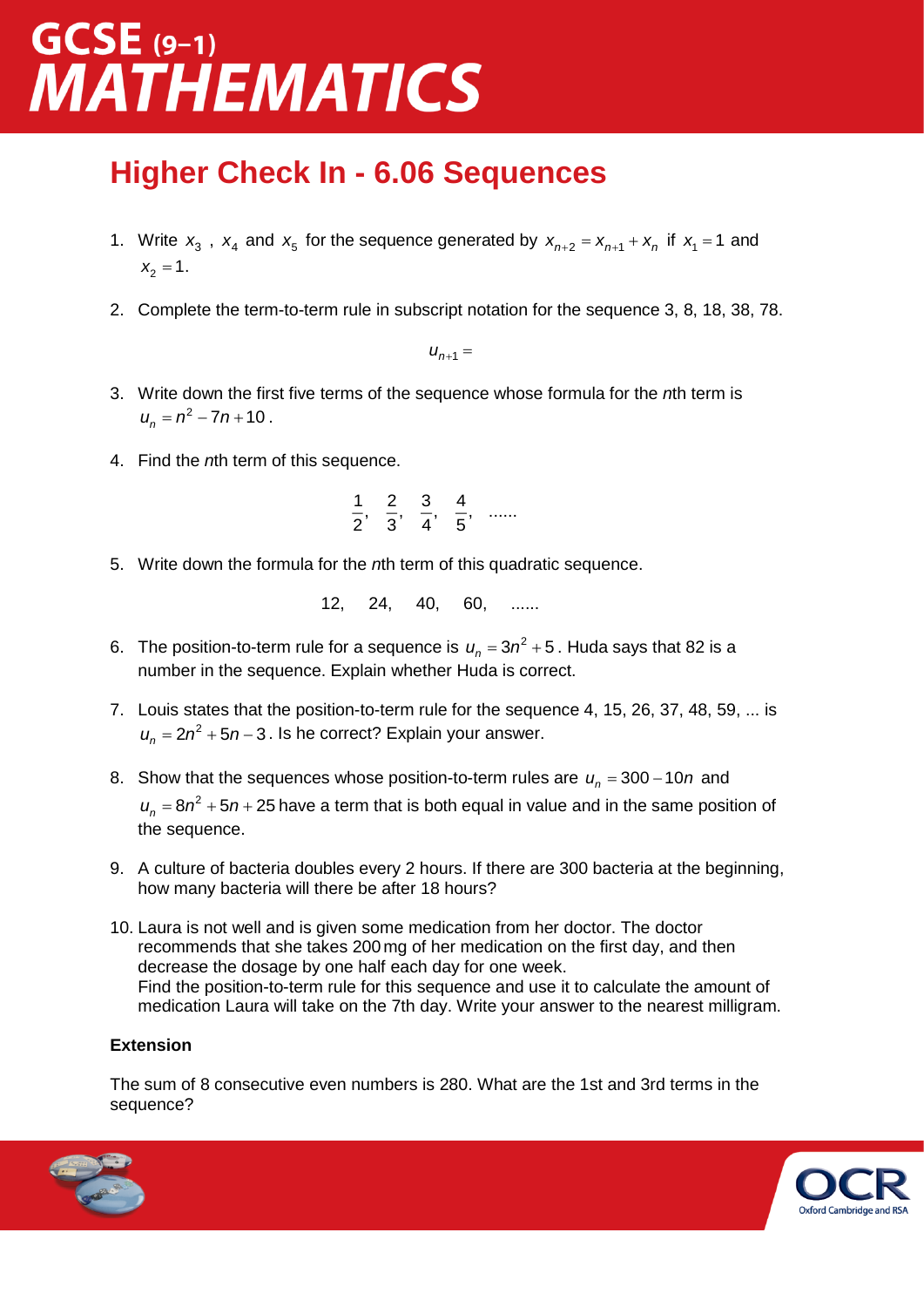## $GCSE(9-1)$ **MATHEMATICS**

#### **Answers**

- 1. 2, 3, 5
- 2.  $u_{n+1} = 2(u_n + 1)$
- $3. \quad 4, 0, -2, -2, 0$
- 4.  $\frac{n}{n+1}$ *n n*
- 5.  $u_n = 2n^2 + 6n + 4$
- 6. Huda is incorrect. Solving  $3n^2 + 5 = 82$  does not give a whole number answer so 82 cannot be in the sequence.
- 7. No, he is not correct. The formula is for a quadratic sequence, but the sequence increases by 11 each time so it is a linear sequence.
- 8. Equating  $8n^2 + 5n + 25 = 300 10n$  and solving  $8n^2 + 15n 275 = 0$  gives  $n = 5$  or  $n = -6.8755$ . Disregarding the negative solution, the equivalent term is in 5th place and has a value of 250.
- 9.  $u_n = 300 \times 2^{\frac{n}{2}}$ ,  $300 \times 2^9 = 153600$
- 10.  $200 \times \left(\frac{1}{1}\right)^{n-1}$ 2 *<sup>u</sup><sup>n</sup>*  $(1)^{n-}$  $=200\times\left(\frac{1}{2}\right)$  ,  $200 \times \left(\frac{1}{2}\right)^6 = 200 \times \frac{1}{2} = 3.125$ 2 64  $\times \left(\frac{1}{2}\right)^{\circ} = 200 \times \frac{1}{64} =$

The answer is 3 mg (to the nearest mg).

#### **Extension**

#### 28 and 32

We'd like to know your view on the resources we produce. By clicking on ['Like'](mailto:resources.feedback@ocr.org.uk?subject=I%20liked%20the%20GCSE%20(9-1)%20Mathematics%20Higher%20Check%20In%20–%206.06%20Sequences) or ['Dislike'](mailto:resources.feedback@ocr.org.uk?subject=I%20disliked%20the%20GCSE%20(9-1)%20Mathematics%20Higher%20Check%20In%20–%206.06%20Sequences) you can help us to ensure that our resources work for you. When the email template pops up please add additional comments if you wish and then just click 'Send'. Thank you. If you do not currently offer this OCR qualification but would like to do so, please complete the Expression of Interest Form which can be found here[: www.ocr.org.uk/expression-of-interest](http://www.ocr.org.uk/expression-of-interest)

#### **OCR Resources**: *the small print*

OCR's resources are provided to support the teaching of OCR specifications, but in no way constitute an endorsed teaching method that is required by the Board, and the decision to use them lies with the individual teacher. Whilst every effort is made to ensure the accuracy of the content, OCR cannot be held responsible for any errors or omissions within these resources. We update our resources on a regular basis, so please check the OCR website to ensure you have the most up to date version. This formative assessment resource has been produced as part of our free GCSE teaching and learning support package. All the GCSE teaching and learning resources, including delivery guides, topic exploration packs, lesson elements and more are available on the qualification webpages. If you are looking for examination practice materials, you can find Sample Assessment Materials (SAMs) on the qualification webpag[e here.](http://www.ocr.org.uk/qualifications/gcse-mathematics-j560-from-2015/delivery-guide/delivery-guide-gmdg009-section-09-congruence-and-similarity/)



© OCR 2016 - This resource may be freely copied and distributed, as long as the OCR logo and this message remain intact and OCR is acknowledged as the originator of this work.

#### OCR acknowledges the use of the following content: n/a

Please get in touch if you want to discuss the accessibility of resources we offer to support delivery of our qualifications: resources feedback@ocr.org.uk